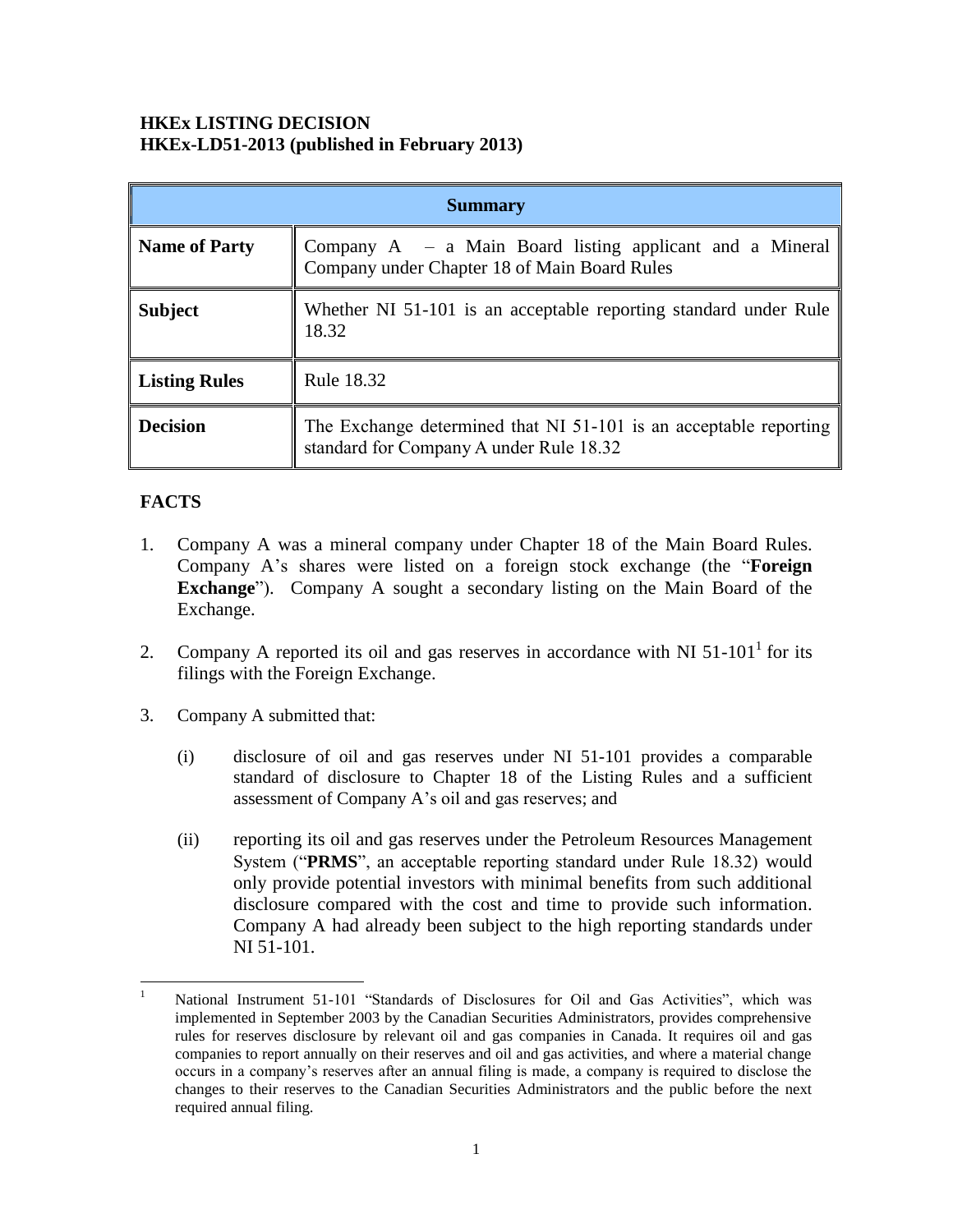4. Company A proposed to disclose in the prospectus all the information which was in its latest annual information filing (a report filed with the relevant securities regulators annually on reserves), including Company A's reserves and resources. Company A also agreed to confirm in the prospectus that there was no material adverse change in valuation of Company A's oil and gas reserves and resources since the last valuation as stated in its 2010 annual information filing which would not be more than six months old at the expected time of issuing the prospectus.

## **ISSUE**

5. Whether NI 51-101 is an acceptable reporting standard under Rule 18.32.

## **APPLICABLE LISTING RULES**

6. Rule 18.32 requires that a mineral company must disclose information on petroleum resources and reserves either under PRMS or other codes acceptable to the Exchange if it is satisfied that they give a comparable standard of disclosure and sufficient assessment of the underlying assets.

## **THE ANALYSIS**

- 7. During the Exchange's consultation on the new rules for mineral and exploration companies in 2009 and 2010, the Canadian standard under NI 51-101 had been identified as a well recognised international standard adopted by international mineral and gas companies.
- 8. The Consultation Paper on New Listing Rules for Mineral and Exploration Companies dated September 2009 (the "**Consultation Paper**") stated that "*there are two main systems for reporting oil and gas resources commonly in use, the Canadian NI 51-101 and the SEC's Oil and Gas Disclosure standards, the recently updated version of which will come into effect on 1 January 2010. Both of these systems are based on or in broad agreement with PRMS, which may be considered the globally-recognised yardstick for making oil and gas evaluations.*"
- 9. However, the Consultation Paper further stated that "*PRMS provides the basis for both the SEC and the Canadian standards and provides a common reference point for the international petroleum industry. The adoption of PRMS by the Exchange will ensure that oil and gas companies are able to report on their complete portfolios of resources (including reserves) to shareholders under a recognised framework. This will be particularly important to junior oil and gas exploration companies.*"
- 10. The Exchange considered the relevant facts and circumstances, among other things:
	- (i) Company A's adoption of NI 51-101 is comparable to the requirements of Chapter 18 of the Listing Rules;
	- (ii) the prospectus would include Company A's latest published reserves and resources information; and
	- (iii) Company A's shares had been listed on the Foreign Exchange.